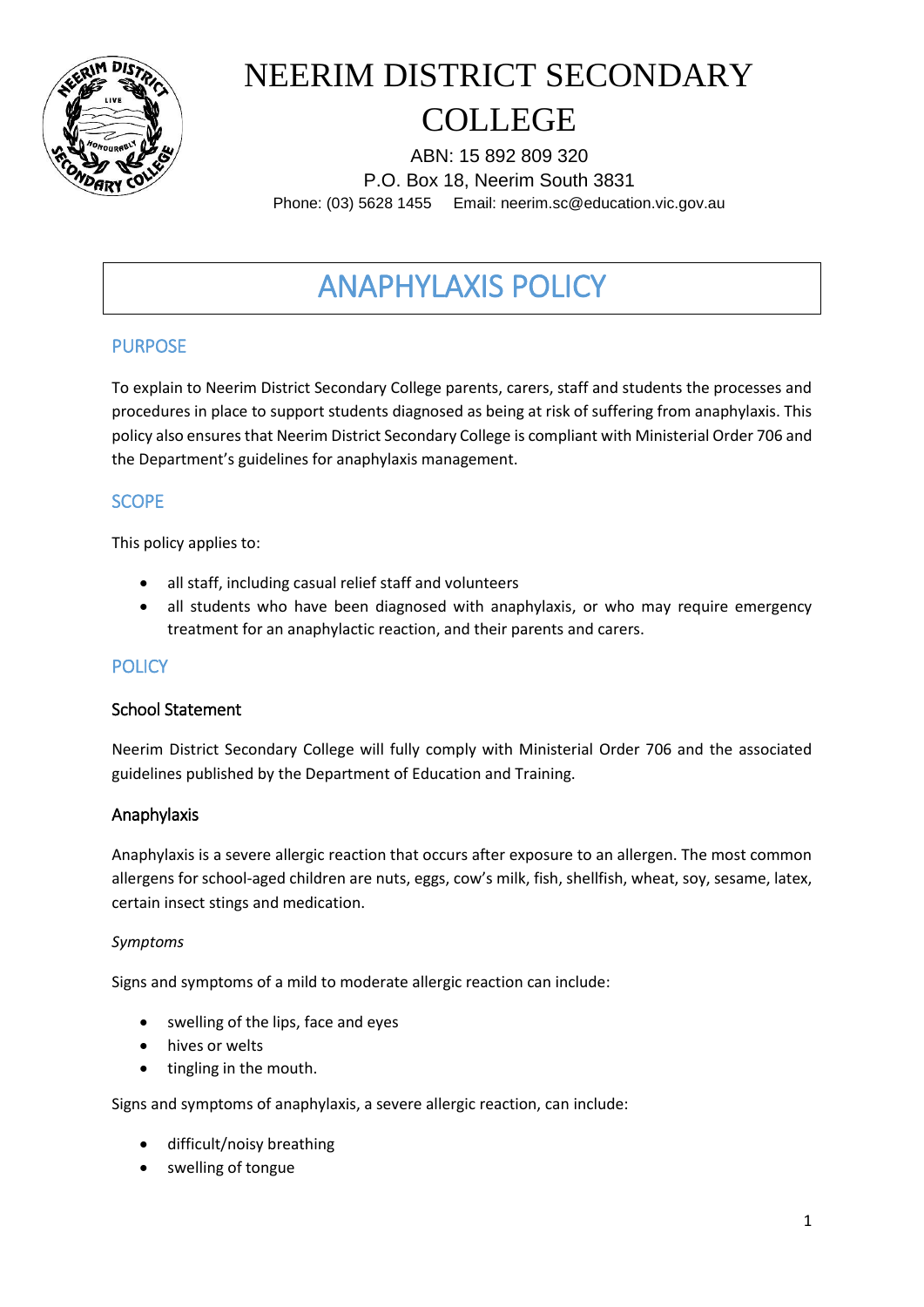

ABN: 15 892 809 320 P.O. Box 18, Neerim South 3831 Phone: (03) 5628 1455 Email: neerim.sc@education.vic.gov.au

- difficulty talking and/or hoarse voice
- wheeze or persistent cough
- persistent dizziness or collapse
- student appears pale or floppy
- abdominal pain and/or vomiting.

Symptoms usually develop within ten minutes and up to two hours after exposure to an allergen, but can appear within a few minutes.

#### *Treatment*

Adrenaline given as an injection into the muscle of the outer mid-thigh is the first aid treatment for anaphylaxis.

Individuals diagnosed as being at risk of anaphylaxis are prescribed an adrenaline autoinjector for use in an emergency. These adrenaline autoinjectors are designed so that anyone can use them in an emergency.

#### Individual Anaphylaxis Management Plans

All students at Neerim District Secondary College who are diagnosed by a medical practitioner as being at risk of suffering from an anaphylactic reaction must have an Individual Anaphylaxis Management Plan. When notified of an anaphylaxis diagnosis, the principal of Neerim District Secondary College is responsible for developing a plan in consultation with the student's parents/carers.

Where necessary, an Individual Anaphylaxis Management Plan will be in place as soon as practicable after a student enrols at Neerim District Secondary College and where possible, before the student's first day.

Parents and carers must:

- obtain an ASCIA Action Plan for Anaphylaxis from the student's medical practitioner and provide a copy to the school as soon as practicable
- immediately inform the school in writing if there is a relevant change in the student's medical condition and obtain an updated ASCIA Action Plan for Anaphylaxis
- provide an up-to-date photo of the student for the ASCIA Action Plan for Anaphylaxis when that Plan is provided to the school and each time it is reviewed
- provide the school with a current adrenaline autoinjector for the student that has not expired;
- participate in annual reviews of the student's Plan.

Each student's Individual Anaphylaxis Management Plan must include:

- information about the student's medical condition that relates to allergies and the potential for anaphylactic reaction, including the type of allergies the student has
- information about the signs or symptoms the student might exhibit in the event of an allergic reaction based on a written diagnosis from a medical practitioner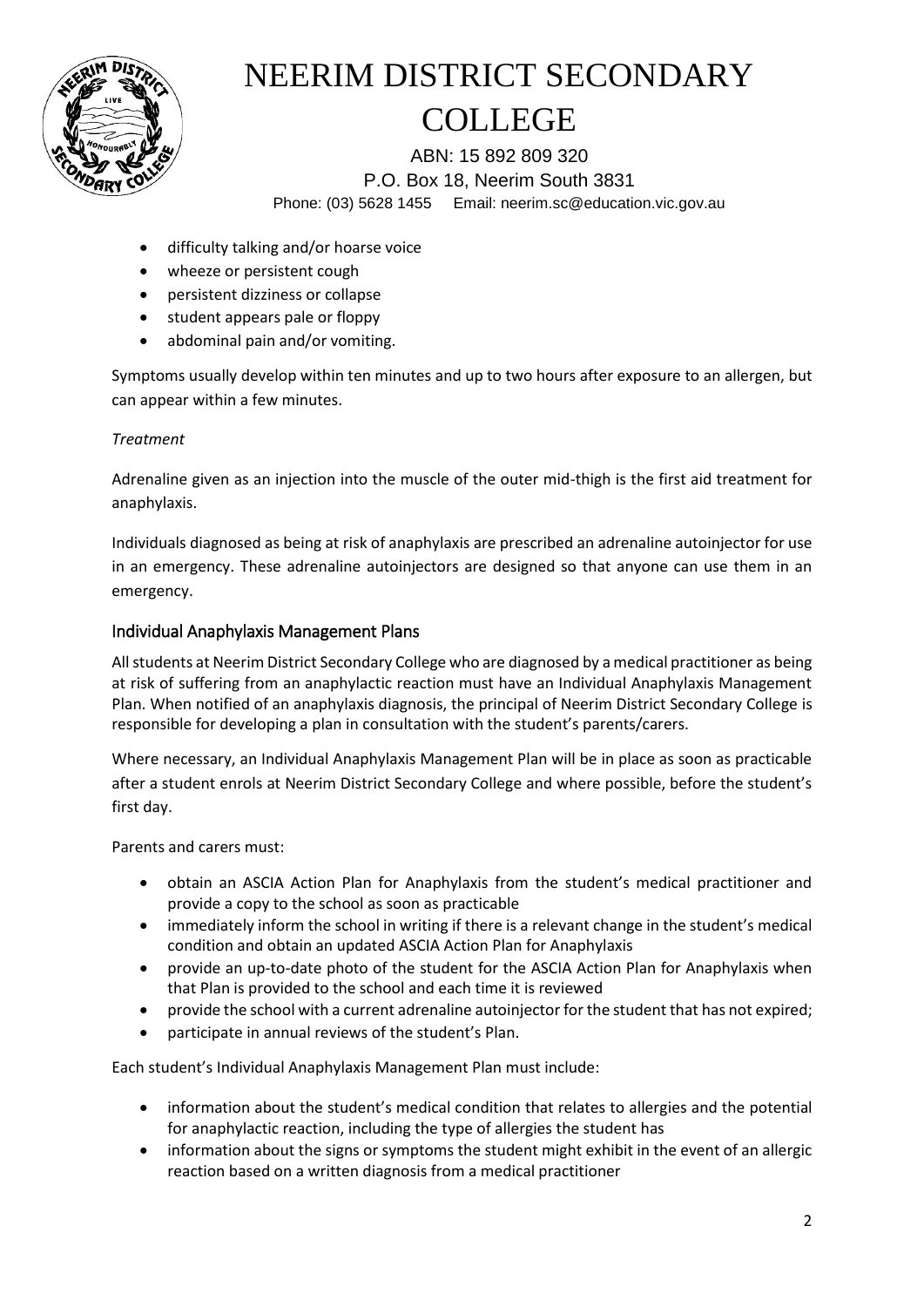

ABN: 15 892 809 320

P.O. Box 18, Neerim South 3831

Phone: (03) 5628 1455 Email: neerim.sc@education.vic.gov.au

- strategies to minimise the risk of exposure to known allergens while the student is under the care or supervision of school staff, including in the school yard, at camps and excursions, or at special events conducted, organised or attended by the school
- the name of the person(s) responsible for implementing the risk minimisation strategies, which have been identified in the Plan
- information about where the student's medication will be stored
- the student's emergency contact details
- an up-to-date ASCIA Action Plan for Anaphylaxis completed by the student's medical practitioner.

#### *Review and updates to Individual Anaphylaxis Management Plans*

A student's Individual Anaphylaxis Management Plan will be reviewed and updated on an annual basis in consultation with the student's parents/carers. The plan will also be reviewed and, where necessary, updated in the following circumstances:

- as soon as practicable after the student has an anaphylactic reaction at school
- if the student's medical condition, insofar as it relates to allergy and the potential for anaphylactic reaction, changes
- when the student is participating in an off-site activity, including camps and excursions, or at special events including fetes and concerts.

Our school may also consider updating a student's Individual Anaphylaxis Management Plan if there is an identified and significant increase in the student's potential risk of exposure to allergens at school.

#### Location of plans and adrenaline autoinjectors

Example for when students will not keep their adrenaline autoinjectors on their person:

*A copy of each student's Individual Anaphylaxis Management Plan will be stored with their ASCIA Action Plan for Anaphylaxis in the Staff Room and Library.*

*Adrenaline autoinjectors for general use are available in the Library.* 

#### Risk Minimisation Strategies

*To reduce the risk of a student suffering from an anaphylactic reaction at Neerim District Secondary College, we have put in place the following strategies:*

- *staff and students are regularly reminded to wash their hands after eating;*
- *students are discouraged from sharing food*
- *garbage bins at school are to remain covered with lids to reduce the risk of attracting insects*
- *gloves must be worn when picking up papers or rubbish in the playground;*
- *school canteen staff are trained in appropriate food handling to reduce the risk of cross-contamination*
- *year groups will be informed of allergens that must be avoided in advance of class parties, events or birthdays*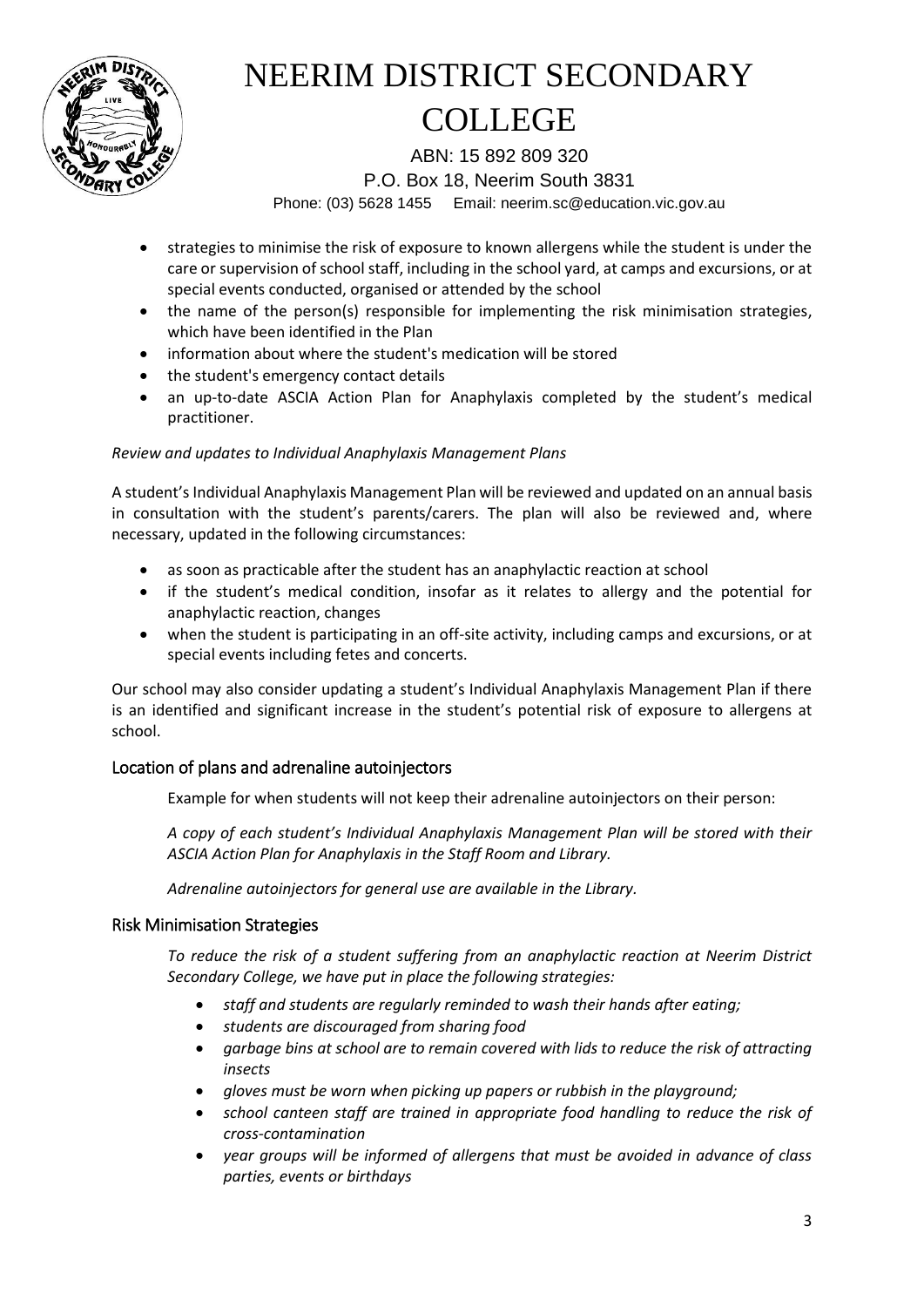

ABN: 15 892 809 320 P.O. Box 18, Neerim South 3831 Phone: (03) 5628 1455 Email: neerim.sc@education.vic.gov.au

 *Planning for off-site activities will include risk minimisation strategies for students at risk of anaphylaxis including supervision requirements, appropriate number of trained staff, emergency response procedures and other risk controls appropriate to the activity and students attending.* 

### Adrenaline autoinjectors for general use

Neerim District Secondary College will maintain a supply of adrenaline autoinjector(s) for general use, as a back-up to those provided by parents and carers for specific students, and also for students who may suffer from a first time reaction at school.

Adrenaline autoinjectors for general use will be stored in the Library and labelled "general use".

The principal is responsible for arranging the purchase of adrenaline autoinjectors for general use, and will consider:

- the number of students enrolled at Neerim District Secondary College at risk of anaphylaxis
- the accessibility of adrenaline autoinjectors supplied by parents
- the availability of a sufficient supply of autoinjectors for general use in different locations at the school, as well as at camps, excursions and events
- the limited life span of adrenaline autoinjectors, and the need for general use adrenaline autoinjectors to be replaced when used or prior to expiry.

#### Emergency Response

In the event of an anaphylactic reaction, the emergency response procedures in this policy must be followed, together with the school's general first aid procedures, emergency response procedures and the student's Individual Anaphylaxis Management Plan.

A complete and up-to-date list of students identified as being at risk of anaphylaxis is maintained by Carrie Hay, Library/First Aid and Christine Law, Administration and stored in the Library. For camps, excursions and special events, a designated staff member will be responsible for maintaining a list of students at risk of anaphylaxis attending the special event, together with their Individual Anaphylaxis Management Plans and adrenaline autoinjectors, where appropriate.

If a student experiences an anaphylactic reaction at school or during a school activity, school staff must:

| <b>Step</b> | <b>Action</b>                                                                                                                                                                                                                                                                                                                             |
|-------------|-------------------------------------------------------------------------------------------------------------------------------------------------------------------------------------------------------------------------------------------------------------------------------------------------------------------------------------------|
| 1.          | Lay the person flat<br>Do not allow them to stand or walk<br>$\bullet$<br>If breathing is difficult, allow them to sit<br>$\bullet$                                                                                                                                                                                                       |
|             | Be calm and reassuring<br>$\bullet$<br>Do not leave them alone<br>$\bullet$<br>Seek assistance from another staff member or reliable student to locate the<br>$\bullet$<br>student's adrenaline autoinjector or the school's general use autoinjector, and<br>the student's Individual Anaphylaxis Management Plan, stored in the library |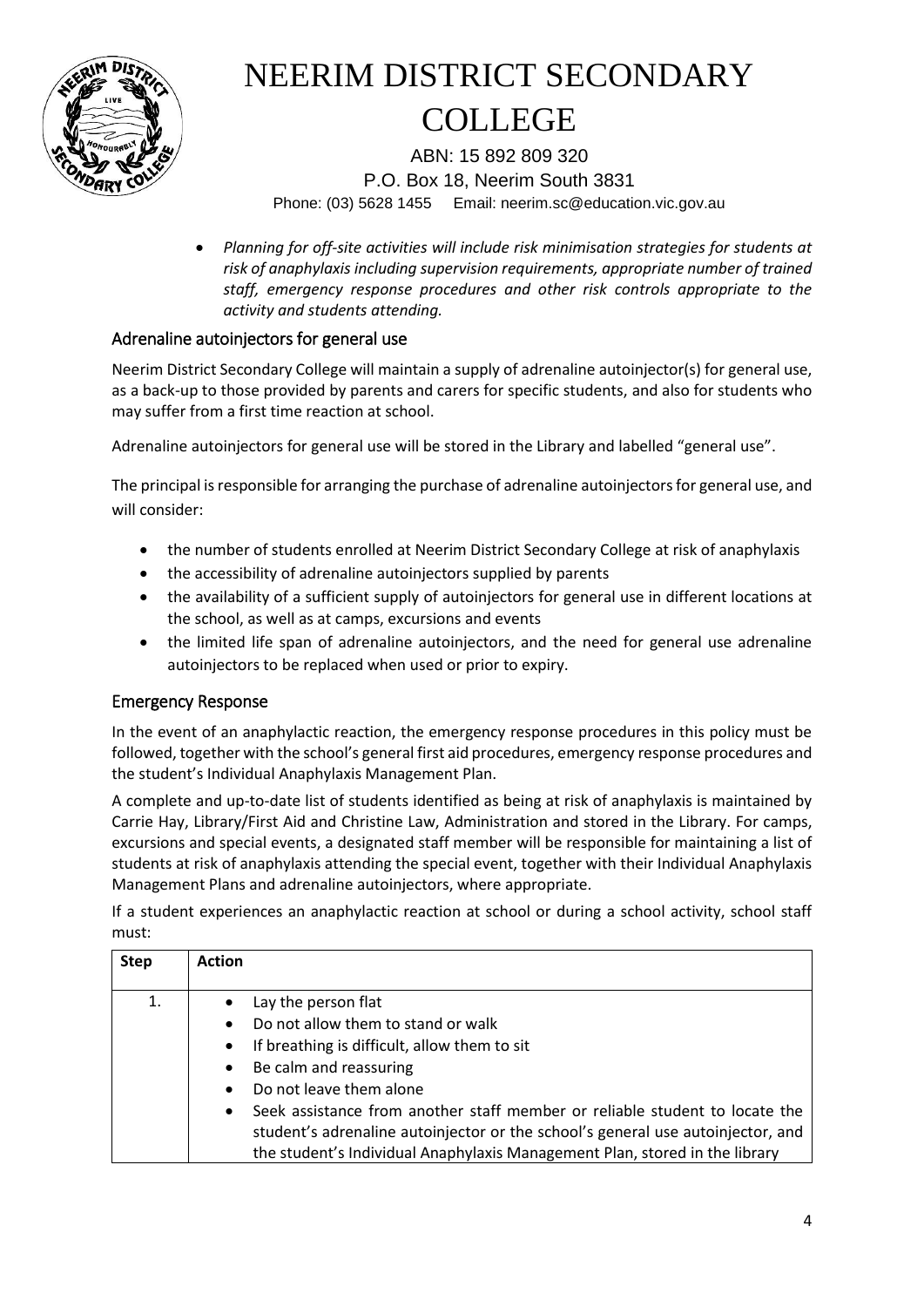

ABN: 15 892 809 320

P.O. Box 18, Neerim South 3831

Phone: (03) 5628 1455 Email: neerim.sc@education.vic.gov.au

|    | If the student's plan is not immediately available, or they appear to be<br>$\bullet$             |
|----|---------------------------------------------------------------------------------------------------|
|    | experiencing a first time reaction, follow steps 2 to 5                                           |
| 2. | Administer an EpiPen or EpiPen Jr (if the student is under 20kg)                                  |
|    | Remove from plastic container<br>$\bullet$                                                        |
|    | Form a fist around the EpiPen and pull off the blue safety release (cap)<br>$\bullet$             |
|    | Place orange end against the student's outer mid-thigh (with or without<br>$\bullet$<br>clothing) |
|    | Push down hard until a click is heard or felt and hold in place for 3 seconds<br>$\bullet$        |
|    | Remove EpiPen<br>$\bullet$                                                                        |
|    | Note the time the EpiPen is administered<br>$\bullet$                                             |
|    | Retain the used EpiPen to be handed to ambulance paramedics along with the<br>$\bullet$           |
|    | time of administration                                                                            |
| 3. | Call an ambulance (000)                                                                           |
| 4. | If there is no improvement or severe symptoms progress (as described in the ASCIA                 |
|    | Action Plan for Anaphylaxis), further adrenaline doses may be administered every five             |
|    | minutes, if other adrenaline autoinjectors are available.                                         |
| 5. | Contact the student's emergency contacts.                                                         |

If a student appears to be having a severe allergic reaction, but has not been previously diagnosed with an allergy or being at risk of anaphylaxis, school staff should follow steps  $2 - 5$  as above.

Refer t[o Frequently asked questions](https://nginx-php-content-policy-det-vic-gov-au-production.lagoon.vicsdp.amazee.io/sites/default/files/2020-03/anaphylaxis-faqs.docx) — Anaphylaxis].

#### Communication Plan

This policy will be available on Neerim District Secondary College's website so that parents and other members of the school community can easily access information about Neerim District Secondary College's anaphylaxis management procedures. The parents and carers of students who are enrolled at Neerim District Secondary College and are identified as being at risk of anaphylaxis will also be provided with a copy of this policy.

The principal is responsible for ensuring that all relevant staff, including casual relief staff, canteen staff and volunteers are aware of this policy and Neerim District Secondary College's procedures for anaphylaxis management. Casual relief staff and volunteers who are responsible for the care and/or supervision of students who are identified as being at risk of anaphylaxis will also receive a verbal briefing on this policy, their role in responding to an anaphylactic reaction and where required, the identity of students at risk.

The principal is also responsible for ensuring relevant staff are trained and briefed in anaphylaxis management, consistent with the Department's *Anaphylaxis Guidelines.*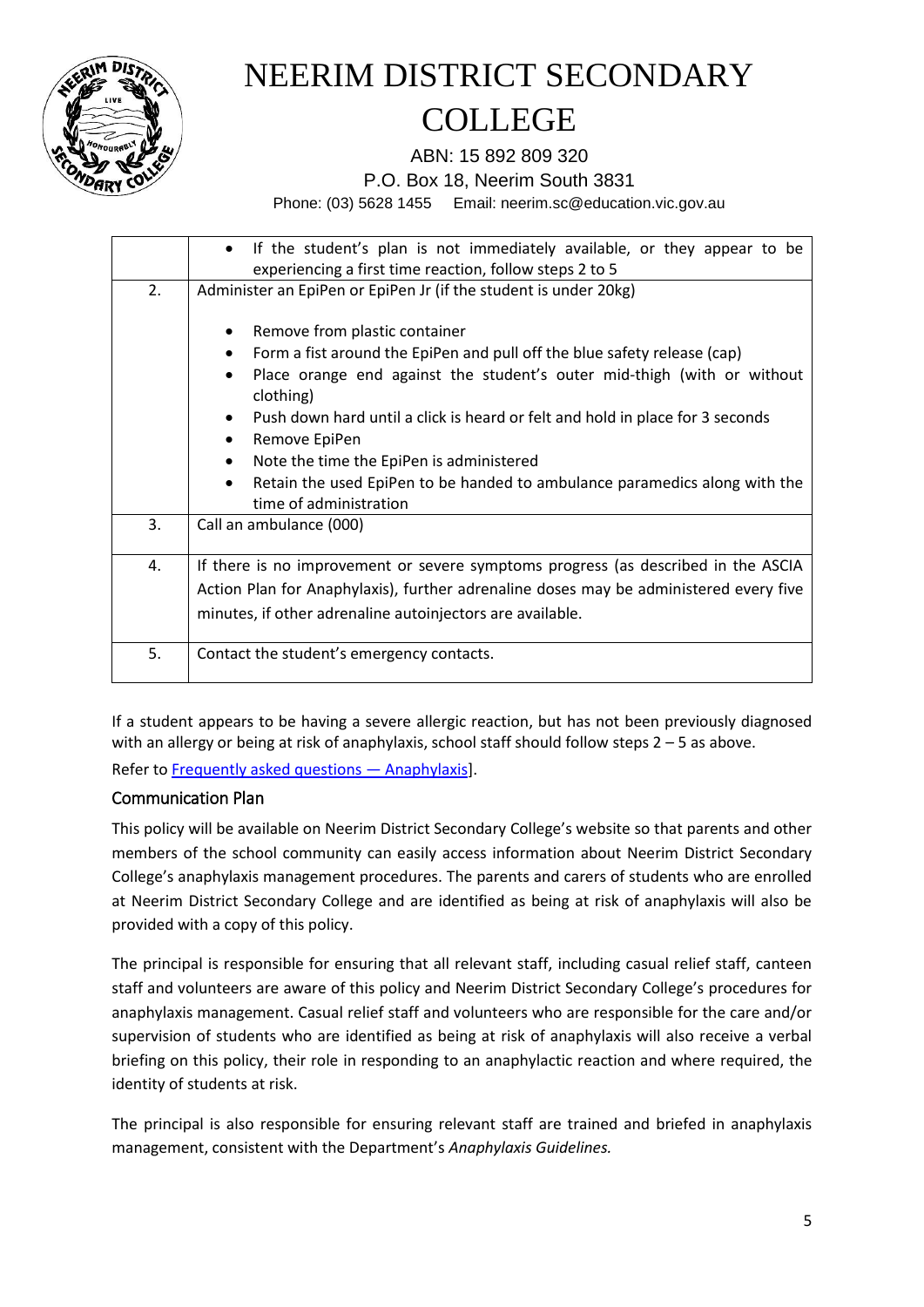

ABN: 15 892 809 320 P.O. Box 18, Neerim South 3831 Phone: (03) 5628 1455 Email: neerim.sc@education.vic.gov.au

### Staff training

The principal will ensure that the following school staff are appropriately trained in anaphylaxis management:

- School staff who conduct classes attended by students who are at risk of anaphylaxis
- School staff who conduct specialist classes, all canteen staff, admin staff, first aiders and any other member of school staff as required by the principal based on a risk assessment.

Staff who are required to undertake training must have completed:

- an approved face-to-face anaphylaxis management training course in the last three years, or
- an approved online anaphylaxis management training course in the last two years.

Neerim District Secondary College uses the following training course ASCIA eTraining course (with 22303VIC, or 22300VIC or 10313NAT.

Staff are also required to attend a briefing on anaphylaxis management and this policy at least twice per year (with the first briefing to be held at the beginning of the school year), facilitated by a staff member who has successfully completed an anaphylaxis management course within the last 2 years including the principal and first aid staff member.

Each briefing will address:

- $\bullet$  this policy
- the causes, symptoms and treatment of anaphylaxis
- the identities of students with a medical condition that relates to allergies and the potential for anaphylactic reaction, and where their medication is located
- how to use an adrenaline autoinjector, including hands on practice with a trainer adrenaline autoinjector
- the school's general first aid and emergency response procedures
- the location of, and access to, adrenaline autoinjectors that have been provided by parents or purchased by the school for general use.

When a new student enrols at Neerim District Secondary College who is at risk of anaphylaxis, the principal will develop an interim plan in consultation with the student's parents and ensure that appropriate staff are trained and briefed as soon as possible.

The principal will ensure that while students at risk of anaphylaxis are under the care or supervision of the school outside of normal class activities, including in the school yard, at camps and excursions, or at special event days, there is a sufficient number of school staff present who have been trained in anaphylaxis management.